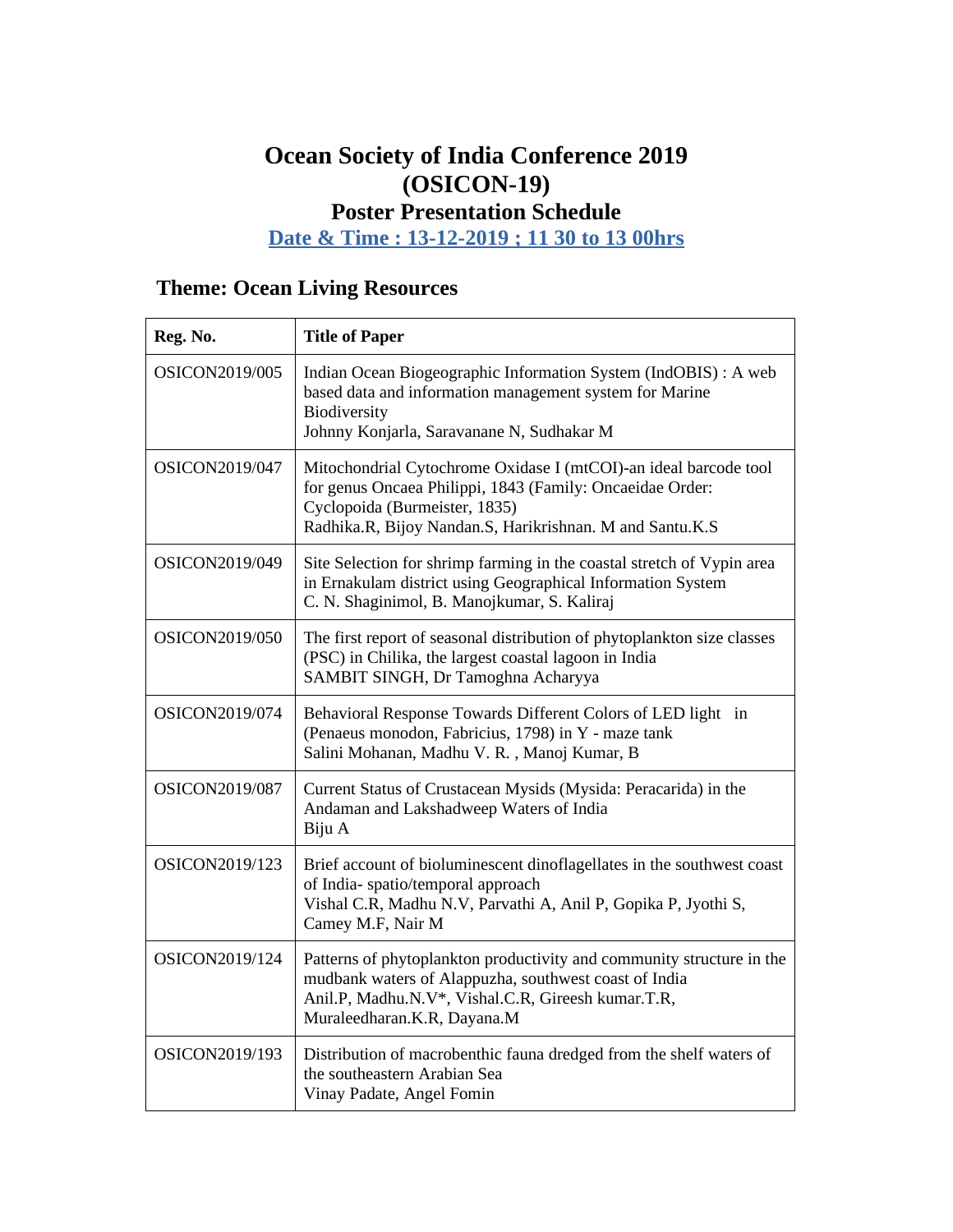| OSICON2019/241 | Oceanic climate variability signatures on major small pelagic fishery<br>over the southwest coast of India<br>Akash. S, Rojith. G, Dhanya. J, Sajna. V. H, Phiros Shah, Roshen. G.<br>N, Grinson George and Zacharia. P. U                                                                                                         |
|----------------|------------------------------------------------------------------------------------------------------------------------------------------------------------------------------------------------------------------------------------------------------------------------------------------------------------------------------------|
| OSICON2019/243 | Near reef abundance and coast-off shore distribution of tuna larvae<br>around Minicoy Island in Lakshadweep Sea, India and their<br>environmental linkage<br>K. V. Aneesh Kumar, K. P. Deepa, M. M. Muhammed Rafeeq, G.<br>Sree Renjima, M. Hashim, B. R. Smitha, N. Saravanane, M. P.<br>Prabhakaran, V.N. Sanjeevan, M. Sudhakar |
| OSICON2019/244 | Seasonal and spatial variations in the phytoplankton community<br>structure from the New Mangalore Port waters along the southwest<br>coast of India<br>Aseem Ranjan Rath, Smita Mitbavkar, Arga Chandrashekar Anil                                                                                                                |
| OSICON2019/252 | Bacterial abundance, community structure and functional diversity<br>from the upwelling regions along the west coast of India.<br>Parab A.S., Manohar C.S., Jagtap A.S., Antony A., Velho C.                                                                                                                                       |
| OSICON2019/259 | Coccolithophores: A least studied primary producer in the Northern<br><b>Indian Ocean</b><br>Arundhathy, M., Albin K Jose., Rashid C P., Alok K Thampan.,<br>Jyothibabu, R                                                                                                                                                         |
| OSICON2019/263 | Unraveling the influence of oceanographic drivers on fishery of<br>Indian Oil Sardine along the south eastern coast of Arabian Sea<br>P. U. Zacharia, V. H. Sajna, G. Rojith, G. N. Roshen, Joseph Dhanya,<br>Kuriakose Somy, George Grinson and S. Akash                                                                          |
| OSICON2019/331 | Diversity of Brachyuran crabs- An assessment based on demersal<br>trawl catch<br>Neethu Mohanan and Jayalakshmi K J                                                                                                                                                                                                                |
| OSICON2019/342 | Pigment based phytoplankton community composition of Eastern<br>Arabian Sea during Winter Monsoon<br>Bikram Reddy, Shaju S S, Sudeesh V, Anil Kumar Vijayan, GVM<br>Gupta                                                                                                                                                          |
| OSICON2019/360 | Spatio-temporal variation of zooplankton diversity in the mangrove<br>dominated estuaries of the Sunderbans, NE coast of India.<br>C. Chakrabarty, S. K. Mukhopadhyay                                                                                                                                                              |
| OSICON2019/365 | Status of Polyclads in Indian waters<br>Sudhanshu Dixit, Hashim Manjebrayakath, N. Saravanane, M.<br>Sudhakar                                                                                                                                                                                                                      |
| OSICON2019/372 | Long-term dynamics of the Chlorophyll-a in the South Eastern<br>Arabian Sea using Satellite observations<br>Muhammad Shafeeque, Balchand A. N., Phiros Shah, Grinson<br>George, Shubha Sathyendranath and Trevor Platt                                                                                                             |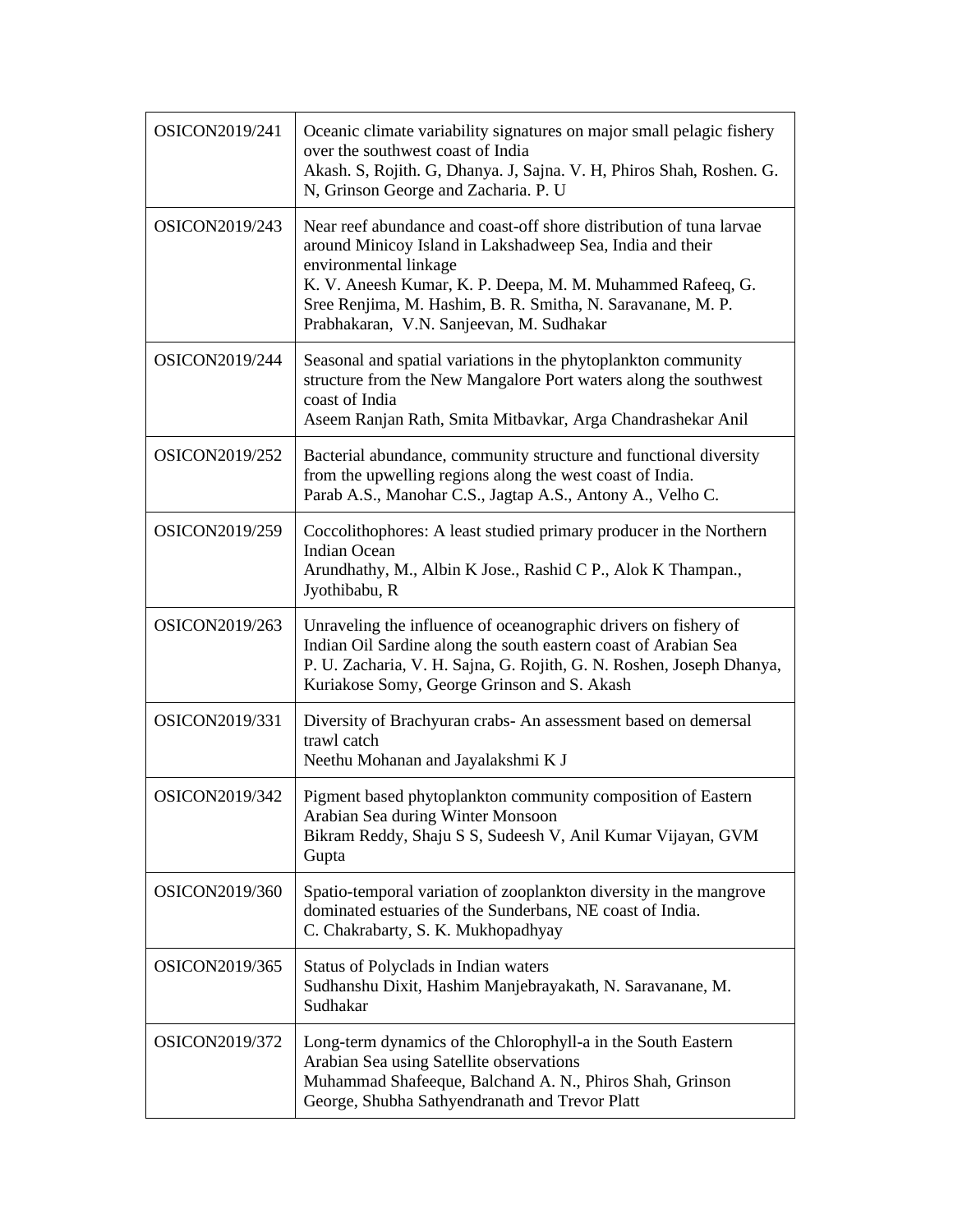| OSICON2019/435 | Marine mammal distribution and abundance in the eastern Arabian<br>Sea, India |
|----------------|-------------------------------------------------------------------------------|
|                | K. Chandrasekar, N. Saravanane, Cubelio Sherine Sonia, M. Sudhakar            |

#### **Theme : Ocean Health**

| Reg. No.       | <b>Title of Paper</b>                                                  |
|----------------|------------------------------------------------------------------------|
|                | Benthic Foraminifera as Biological Indicators for Marine Pollution     |
|                | Monitoring: A Study on the Beypore Estuary, Southwest Coast of         |
|                | India                                                                  |
| OSICON2019/156 | G. Sreenivasulu, B.S. Praseetha, Tiju I. Varghese, T.N. Prakash and L. |
|                | Sheela Nair                                                            |
|                | Temporally stable bacterial community structure in the Arabian Sea     |
| OSICON2019/181 | oxygen minimum zone                                                    |
|                | Mandar Bandekar, Anand Jain, Ram Murti Meena, N. Ramaiah               |
|                | Release of primary microplastics and microfibers from personal care    |
|                | products and washing machine effluents from Goa, India                 |
| OSICON2019/184 | Chayanika Rathore, Mahua Saha, Shatakshi Jakhi, Nandesh Kinlekar,      |
|                | Priti Barla, Sarfraj Rehmanavar, Vrinda Borkar                         |
|                | Environmental Impact of Microplastics: A Major Concern to Seafood      |
| OSICON2019/250 | Akshata P. Naik, Mahua Saha*, Chayanika Rathore, Aniket Desai,         |
|                | Mandar Nanajkar                                                        |
|                | Abundance and quantification of Microplastics in water and sediments   |
|                | of Mandovi and Zuari Estuary, Goa                                      |
| OSICON2019/251 | Priyansha Gupta, Mahua Saha., Chayanika Rathore, Dhivya M,             |
|                | Unnikrishnan K, Akshata Naik                                           |
|                | Heavy metals distribution in the surface sediment of Ennore Creek,     |
|                | East coast of India                                                    |
| OSICON2019/325 | S. Barath Kumar, S.R. Marigoudar, K.V. Sharma, M.V. Ramana             |
|                | Murthy                                                                 |
| OSICON2019/332 | Coastal bioluminescence: perils of pollution                           |
|                | Parvathi A, Jiji Kannan and Mohammed Iqbal                             |
|                | Abundance and quantification of microplastics in water and sediments   |
|                | of Sal River and an approach to study the degradation of microplastics |
|                | on Caranzalem beach samples.                                           |
| OSICON2019/375 | Manish Kumar .M, Mahua Saha, Chayanika Rathore, Priyansha              |
|                | Gupta, Akshata Naik, Aniket Desai, B. Srimuruganandam.                 |
|                | How does polyaromatic hydrocarbon influence the stocking density of    |
|                | crustaceans in estuaries?How does polyaromatic hydrocarbon             |
| OSICON2019/394 | influence the stocking density of crustaceans in estuaries?            |
|                | Vrinda S and Anas Abdulaziz                                            |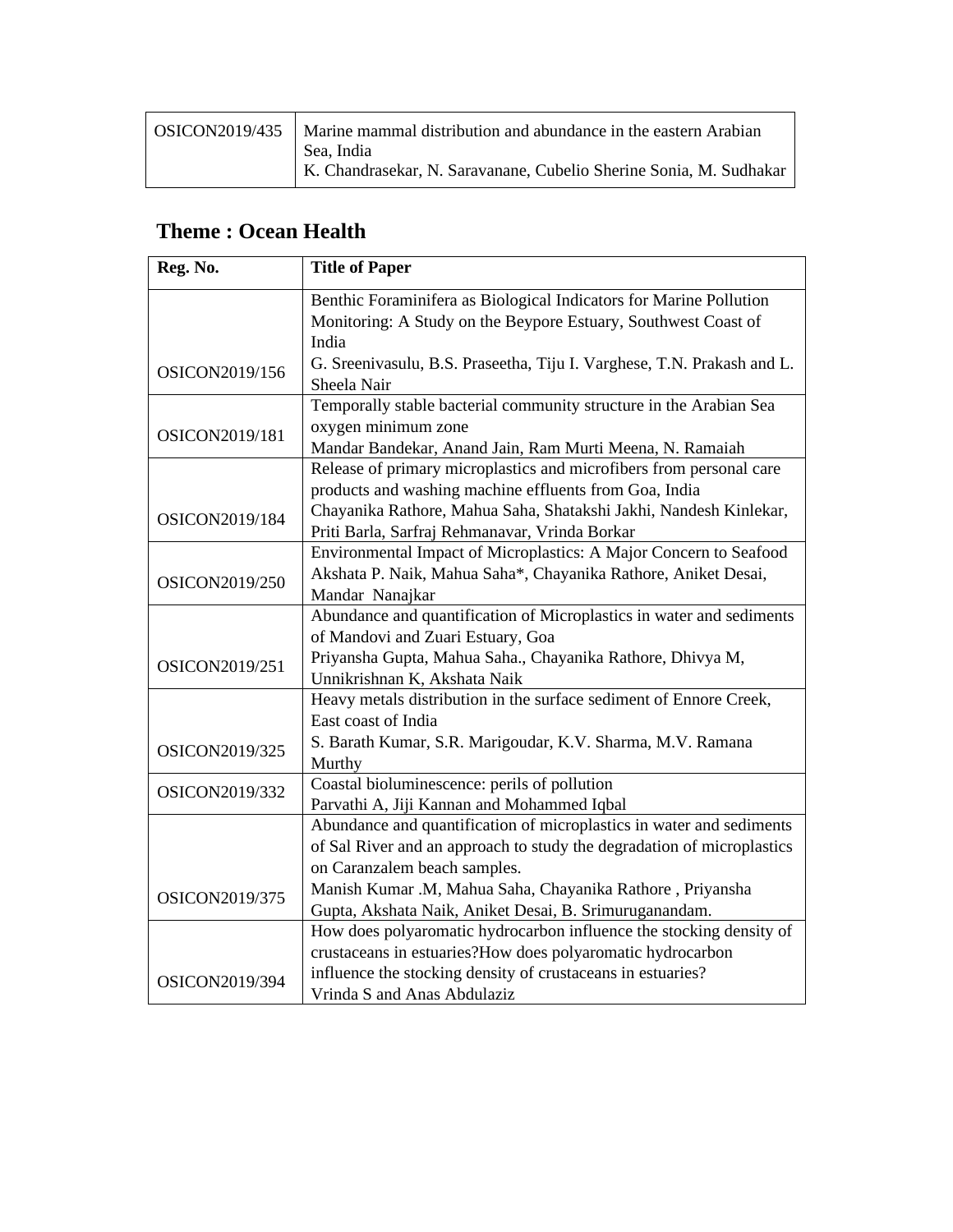## **Theme: Ocean Engineering and Technology**

| Reg. No.              | Title of Paper                                                     |
|-----------------------|--------------------------------------------------------------------|
|                       | A first report on the use of Continuous Underway Fish Egg Sampler  |
|                       | (CUFES) in the Indian Ocean to understand the distribution of fish |
|                       | eggs                                                               |
| OSICON2019/306        | Rajeeshkumar MP, Kusum Komal Karati, Harsha S, Sherine Sonia       |
|                       | Cubelio, Saravanane N, Sudhakar M.                                 |
|                       | Development of algorithm for temperature and salinity (Al-TS)      |
|                       | observations and its validations over the North Indian Ocean using |
| <b>OSICON2019/357</b> | Argo Datasets                                                      |
|                       | Abhishek Kumar, Arun Chakraborty, Biplab Sadhukhan                 |

### **Date & Time : 14-12-2019 ; 11 30 to 13 00hrs**

### **Theme : Ocean Processes**

| Reg. No.       | <b>Title of Paper</b>                                                   |
|----------------|-------------------------------------------------------------------------|
|                | Characterization of the East India Coastal Current using a Drifter, HF  |
|                | Radars and Altimetry during October- November 2015                      |
| OSICON2019/030 | Paban Bhuyan, Samiran Mandal, Sourav Sil                                |
|                | Accumulation of refractory Dissolved Carbohydrates in the central       |
|                | <b>Indian Ocean</b>                                                     |
| OSICON2019/042 | Bhaskar P.V., Alok K Sinha                                              |
|                | Signature of warm, modified Circumpolar Deep Water (mCDW) in the        |
|                | Quilty Bay, East Antarctica during austral winter 2018                  |
| OSICON2019/072 | S.M. Pednekar                                                           |
|                | Impact of North Indian Ocean Cyclones on Satellite Derived Ocean        |
|                | Mean Temperature                                                        |
| OSICON2019/109 | D. W. Ganer, A. A. Deo and M. Ali                                       |
|                | Interannual variability of ocean heat content in the tropical Indian    |
|                | ocean                                                                   |
| OSICON2019/130 | ARAVIND P, C.GNANASEELAN                                                |
|                | A model study to understand the role of equatorial Indian ocean         |
|                | undercurrents on the variability of subsurface temperature and salinity |
| OSICON2019/158 | Jamseena P, Dr. C. Gnanaseelan, J.S. Deepa                              |
|                | Upper Ocean Response to the Tropical Cyclones in the Arabian Sea        |
| OSICON2019/160 | Akhial R.S, J. Kuttippurath and A. Chakraborty                          |
|                | Inter-comparison of RCP2.6 CMIP5 global model winds and measured        |
|                | winds in the Northern Indian Ocean                                      |
| OSICON2019/203 | Febin Paulose, Jyoti P Kerkar, Jaya Kumar Seelam                        |
|                | Numerical simulation of 2004 Lakshadweep cyclone using MIKE 21          |
| OSICON2019/232 | Swathy Krishna P.S, L. Sheela Nair                                      |
|                | Storm induced current along the Indian coast                            |
| OSICON2019/233 | Susant Kumar Misra, P. Chandramohan, R. C. Bragath, S. Akhil Babu       |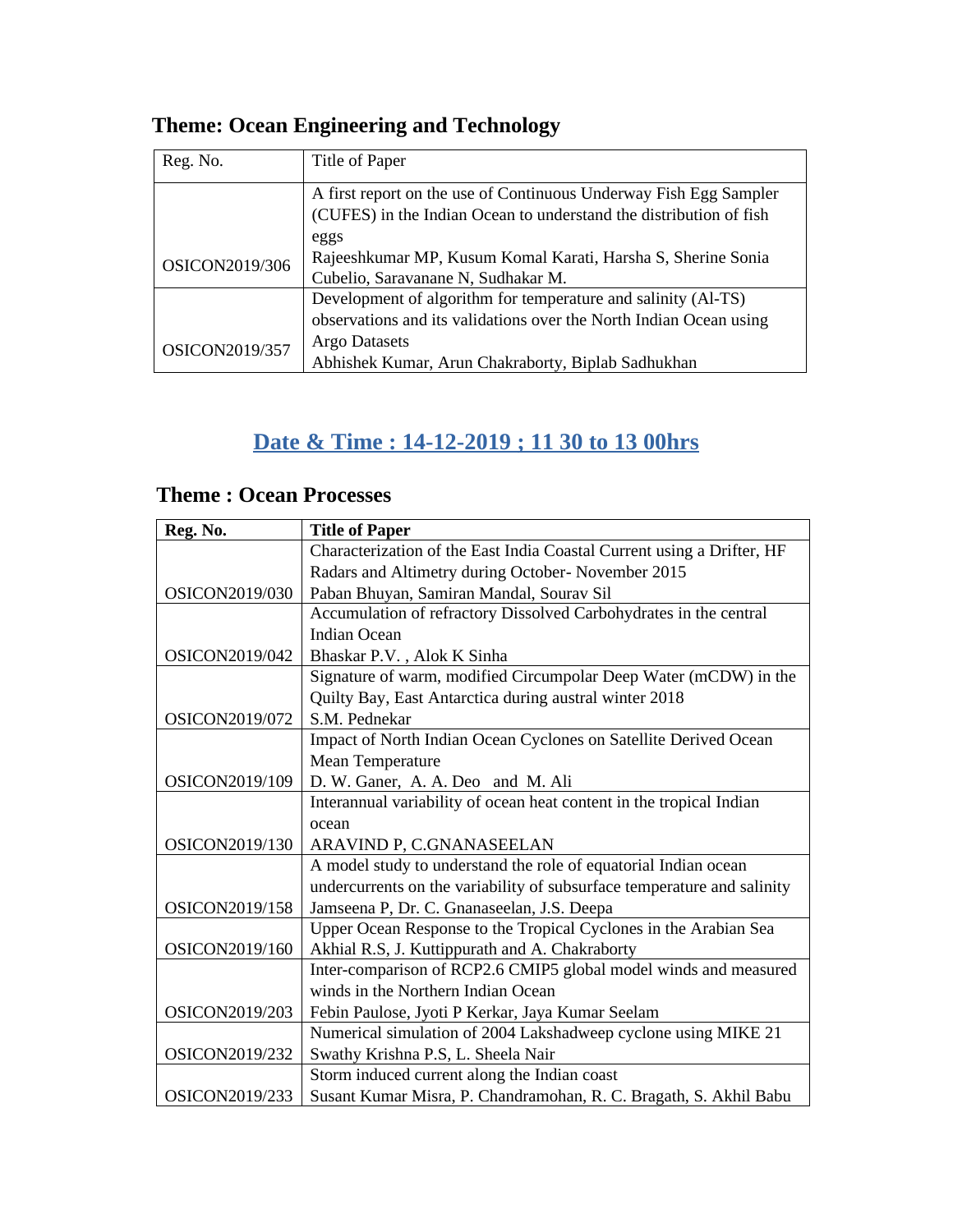|                | Spatio-temporal variations of chlorophyll concentration derived from |
|----------------|----------------------------------------------------------------------|
|                | satellite and CMIP 5 models along Indian coastal zones               |
|                | Dhanya Joseph, Rojith G, Zacharia P.U, Sajna V. H, Akash S and       |
| OSICON2019/240 | <b>Grinson George</b>                                                |
|                | Behaviour of Net Heat Flux during strong, weak and normal rainfall   |
|                | conditions of Northeast Monsoon Rainfall over Peninsular India       |
| OSICON2019/285 | E.K. Simon, R.Sajeev and Basil Mathew                                |
|                | Retrieval and Validation of Surface Currents Computed Using Cross    |
|                | Correlation Method for the North Indian Ocean Region                 |
| OSICON2019/287 | Rahul Raghudhas, Jayanarayanan Kuttippurath, Arun Chakroborty        |
|                | On the variability of Arabian Sea mixing and its energetics          |
| OSICON2019/293 | Shikha Singh, Vinu Valsala, Prajeesh A.G., Sridhar Balasubramanian   |
|                | A Modeling Study of Interannual Variability of Bay of Bengal Mixing  |
|                | and Barrier Layer Formation                                          |
| OSICON2019/294 | Vinu Valsala, Shikha Singh and Sridhar Balasubramanian               |
|                | Effect of south-west monsoon on phytoplankton community structure    |
|                | along the coastal waters of south-eastern Arabian Sea                |
|                | Naseera K, Sarimol CN, Shaju SS, Sherin CK, CH Venkata Ramu,         |
| OSICON2019/333 | Sudheesh V, Anilkumar V, GVM Gupta                                   |
|                | Summer Monsoon strength and upwelling along west coast of India      |
|                | Sreenivas, P, Kiran V, Suryachandra A. Rao, Sagar V.G, Hari KBRR,    |
| OSICON2019/337 | Gupta GVM, Ramu, Ch.V, Vishnu Narayanan Nampoothiri                  |
|                | Role of Convection over Eastern Equatorial Indian Ocean in           |
|                | Modulating the Wet and Dry phases of Summer Monsoon Rainfall         |
|                | over Kerala                                                          |
| OSICON2019/343 | Sreenath A V, Abhilash S                                             |
|                | Seasonal and Interannual variation of Mixed Layer Depth in the Bay   |
|                | of Bengal                                                            |
| OSICON2019/350 | Biplab Sadhukhan, Arun Chakraborty                                   |
|                | Variability of aerosol-cloud Parameters over South Asia on seasonal  |
|                | and monthly scale                                                    |
| OSICON2019/354 | Malladi Siva Kumari, Arun Chakraborty and Milind Mujumdar            |
|                | Wind and Wave characteristics of south west coast of India           |
|                | Anoop TR, Sreejith N, Prasad R, Sheela L Nair, Glejin Jhonson,       |
| OSICON2019/358 | Sameer V K, Swathy                                                   |
|                | Influence of remote wind systems on the Arabian Sea                  |
| OSICON2019/366 | Sameer V K, Anoop T R, Sheela L Nair, Glejin R, Swathy Krishna P S   |
|                | Region of maximum heating in Arabian Sea and its possible relation   |
|                | between normal and drought monsoon years.                            |
| OSICON2019/383 | Jimna Janardanan C, Karthika G, Anand P, Hareesh Kumar PV            |